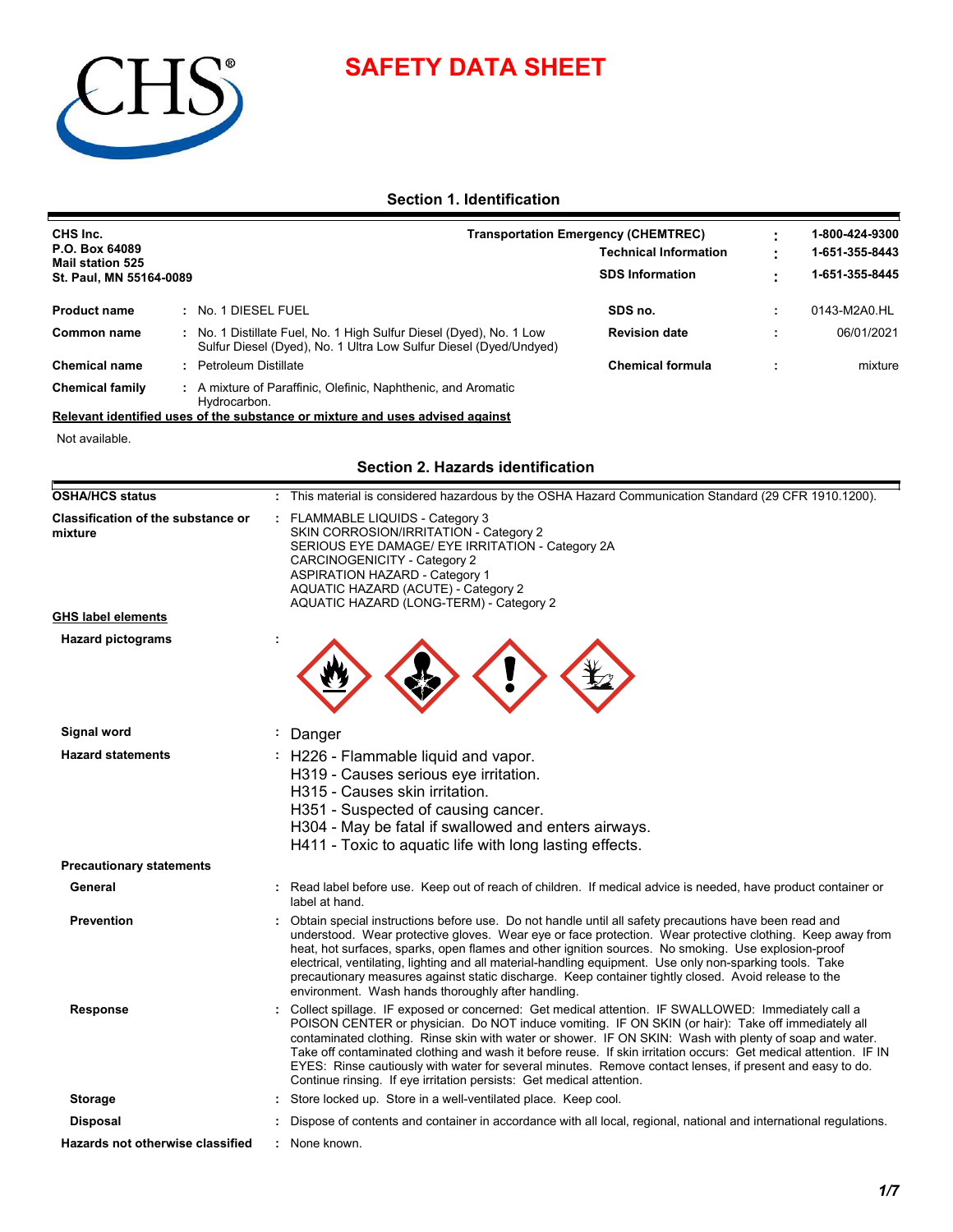**No. 1 DIESEL FUEL**

**Hazardous Material Information System (U.S.A.)**

**National Fire Protection Association (U.S.A.)**

**Health : \*** 3 **Flammability : 2** Physical hazards : 0

**Health :** 2 **Flammability :** 2 **Instability :** 0

**Section 3. Composition/information on ingredients**

| Substance/mixture             |                      | Mixture                                                                                                                                  |   |                   |
|-------------------------------|----------------------|------------------------------------------------------------------------------------------------------------------------------------------|---|-------------------|
| <b>Chemical name</b>          | Petroleum Distillate |                                                                                                                                          |   |                   |
| Other means of identification |                      | : No. 1 Distillate Fuel, No. 1 High Sulfur Diesel (Dyed), No. 1 Low Sulfur Diesel (Dyed), No. 1 Ultra Low Sulfur<br>Diesel (Dyed/Undyed) |   |                   |
| Ingredient name               |                      |                                                                                                                                          | % | <b>CAS number</b> |

|         | l CAS number  |
|---------|---------------|
| ≥90     | 64742-47-8    |
| ≥90     | 64742-81-0    |
| ≥90     | 8008-20-6     |
| ≥3 - ≤5 | $91 - 20 - 3$ |
|         | %             |

Any concentration shown as a range is to protect confidentiality or is due to batch variation.

**There are no additional ingredients present which, within the current knowledge of the supplier and in the concentrations applicable, are classified as hazardous to health or the environment and hence require reporting in this section.**

**Occupational exposure limits, if available, are listed in Section 8.**

# **Section 4. First aid measures**

| Description of necessary first aid measures        |                                                                                                                                                                                                                                                                                                          |
|----------------------------------------------------|----------------------------------------------------------------------------------------------------------------------------------------------------------------------------------------------------------------------------------------------------------------------------------------------------------|
| Eye contact                                        | If material comes in contact with the eyes, immediately wash the eyes with large amounts of water for 15<br>minutes, occasionally lifting the lower and upper lids. Get medical attention.                                                                                                               |
| Inhalation                                         | If person breathes in large amounts of material, move the exposed person to fresh air at once. If breathing has<br>stopped, perform artificial respiration. Keep the person warm and at rest. Get medical attention as soon as<br>possible.                                                              |
| <b>Skin contact</b>                                | If the material comes in contact with the skin, wash the contaminated skin with soap and water promptly. If the<br>material penetrates through clothing, remove the clothing and wash the skin with soap and water promptly. If<br>irritation persists after washing, get medical attention immediately. |
| Ingestion                                          | If material has been swallowed, do not induce vomiting. Get medical attention immediately.                                                                                                                                                                                                               |
| Most important symptoms/effects, acute and delayed |                                                                                                                                                                                                                                                                                                          |
| Potential acute health effects                     |                                                                                                                                                                                                                                                                                                          |
| Eye contact                                        | Causes serious eye irritation.                                                                                                                                                                                                                                                                           |
| Inhalation                                         | No known significant effects or critical hazards.                                                                                                                                                                                                                                                        |
| <b>Skin contact</b>                                | Causes skin irritation.                                                                                                                                                                                                                                                                                  |
| Ingestion                                          | May be fatal if swallowed and enters airways.                                                                                                                                                                                                                                                            |
| Over-exposure signs/symptoms                       |                                                                                                                                                                                                                                                                                                          |
| Eye contact                                        | : Adverse symptoms may include the following: pain or irritation, watering, redness.                                                                                                                                                                                                                     |
| Inhalation                                         | Adverse symptoms may include the following: respiratory tract irritation, coughing.                                                                                                                                                                                                                      |
| <b>Skin contact</b>                                | Adverse symptoms may include the following: irritation, redness.                                                                                                                                                                                                                                         |
| Ingestion                                          | : No known significant effects or critical hazards.                                                                                                                                                                                                                                                      |
|                                                    | Indication of immediate medical attention and special treatment needed, if necessary                                                                                                                                                                                                                     |
| Notes to physician                                 | : Treat symptomatically. Contact poison treatment specialist immediately if large quantities have been ingested<br>or inhaled.                                                                                                                                                                           |
| <b>Specific treatments</b>                         | No specific treatment.                                                                                                                                                                                                                                                                                   |
| <b>Protection of first-aiders</b>                  | No action shall be taken involving any personal risk or without suitable training. It may be dangerous to the<br>person providing aid to give mouth-to-mouth resuscitation.                                                                                                                              |
| See toxicological information (Section 11)         |                                                                                                                                                                                                                                                                                                          |
|                                                    |                                                                                                                                                                                                                                                                                                          |

**Section 5. Fire-fighting measures**

| Extinguishing media |
|---------------------|
|---------------------|

F

| Suitable extinguishing media               | Use dry chemical, $CO2$ , water spray (fog) or foam.                                                                                                                                                                                          |
|--------------------------------------------|-----------------------------------------------------------------------------------------------------------------------------------------------------------------------------------------------------------------------------------------------|
| Unsuitable extinguishing media             | Do not use water jet or water-based fire extinguishers.                                                                                                                                                                                       |
| Specific hazards arising from the chemical | Vapors are heavier than air and may travel along the ground to a source of ignition (pilot light,<br>heater, electric motor) some distance away. Containers, drums (even empty) can explode when<br>heat (welding, cutting, etc.) is applied. |
| Hazardous thermal decomposition products   | Decomposition products may include the following materials:<br>carbon dioxide<br>carbon monoxide                                                                                                                                              |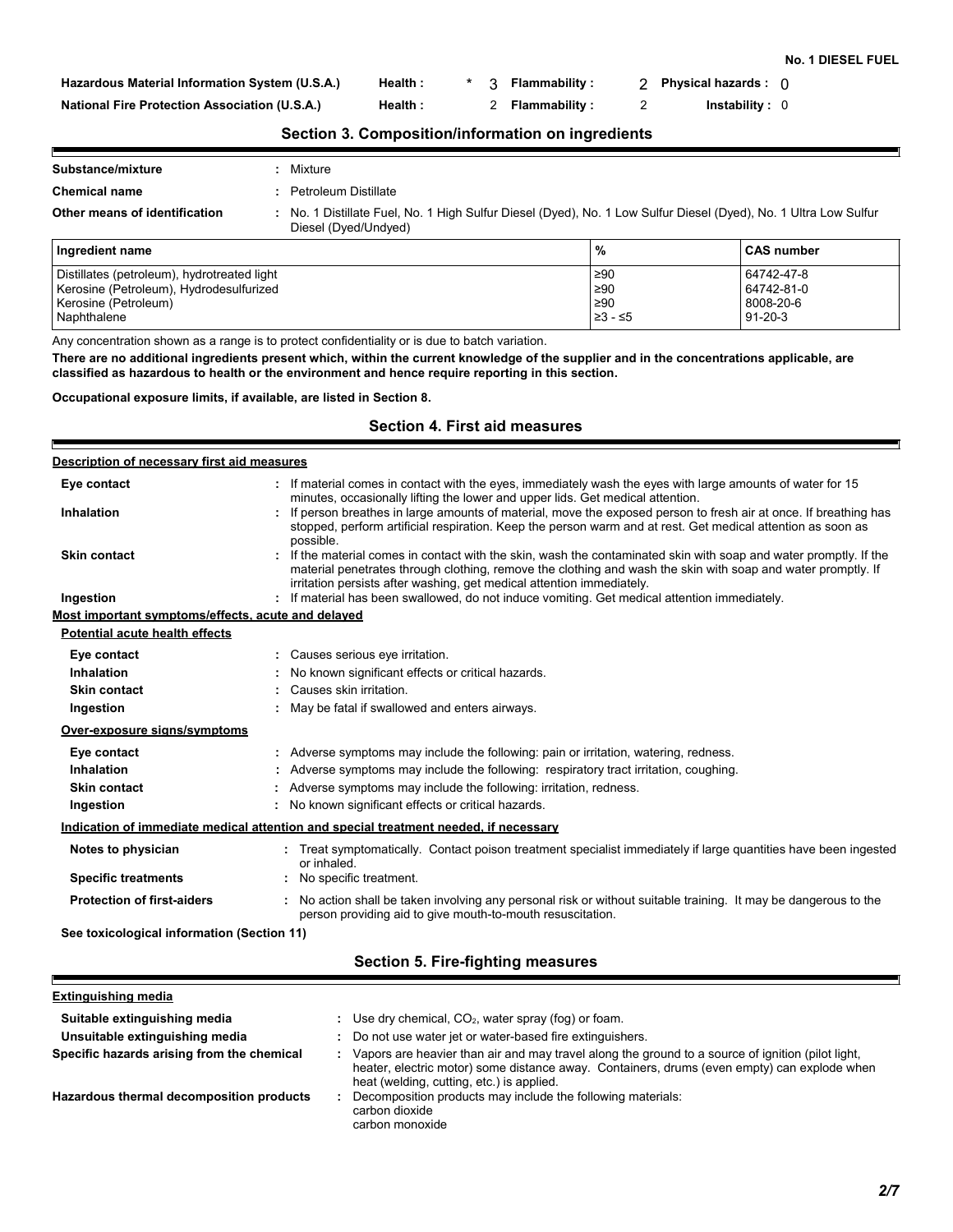|                                                                 | r ei sonar precaduons, protective equipment and emergency procedures                                                                                                                                                                                                                                                                                                                                                                                     |
|-----------------------------------------------------------------|----------------------------------------------------------------------------------------------------------------------------------------------------------------------------------------------------------------------------------------------------------------------------------------------------------------------------------------------------------------------------------------------------------------------------------------------------------|
| For non-emergency personnel                                     | : Keep unnecessary and unprotected personnel from entering. Avoid breathing vapor or mist. Provide adequate<br>ventilation. Wear appropriate respirator when ventilation is inadequate. Put on appropriate personal protective<br>equipment.                                                                                                                                                                                                             |
| Methods and materials for containment and cleaning up           |                                                                                                                                                                                                                                                                                                                                                                                                                                                          |
| Spill                                                           | : Contain with dikes or absorbent to prevent migration to sewers/streams. Take up small spill with dry chemical<br>absorbent; large spills may require pump or vacuum prior to absorbent. May require excavation of severely<br>contaminated soil.                                                                                                                                                                                                       |
|                                                                 | Section 7. Handling and storage                                                                                                                                                                                                                                                                                                                                                                                                                          |
|                                                                 |                                                                                                                                                                                                                                                                                                                                                                                                                                                          |
| <b>Precautions for safe handling</b>                            |                                                                                                                                                                                                                                                                                                                                                                                                                                                          |
| <b>Protective measures</b>                                      | : Put on appropriate personal protective equipment (see Section 8). Do not get in eyes or on skin or clothing.<br>Do not breathe vapor or mist. Do not ingest. Use only with adequate ventilation. Wear appropriate respirator<br>when ventilation is inadequate.                                                                                                                                                                                        |
| Advice on general occupational<br>hygiene                       | : Eating, drinking and smoking should be prohibited in areas where this material is handled, stored and<br>processed. Workers should wash hands and face before eating, drinking and smoking.                                                                                                                                                                                                                                                            |
| Conditions for safe storage,<br>including any incompatibilities | : Do not store above the following temperature: $113^{\circ}$ C (235.4 $^{\circ}$ F). Odorous and toxic fumes may form from the<br>decomposition of this product if stored at excessive temperatures for extended periods of time. Store in<br>accordance with local regulations. Store in a dry, cool and well-ventilated area, away from incompatible<br>materials (see Section 10). Use appropriate containment to avoid environmental contamination. |

# **Section 8. Exposure controls/personal protection**

### **Control parameters**

F

#### **Occupational exposure limits**

| Ingredient name                                                           | <b>Exposure limits</b>                                                                                                          |
|---------------------------------------------------------------------------|---------------------------------------------------------------------------------------------------------------------------------|
| Distillates (petroleum), hydrotreated light                               | ACGIH TLV (United States, 3/2017). Absorbed through skin.                                                                       |
|                                                                           | TWA: 200 mg/m <sup>3</sup> , (as total hydrocarbon vapor) 8 hours.<br>ACGIH TLV (United States, 3/2017). Absorbed through skin. |
| Kerosine (Petroleum), Hydrodesulfurized                                   | TWA: 200 mg/m <sup>3</sup> , (as total hydrocarbon vapor) 8 hours.                                                              |
| Kerosine (Petroleum)                                                      | NIOSH REL (United States, 10/2016).                                                                                             |
|                                                                           | TWA: 100 mg/m <sup>3</sup> 10 hours.                                                                                            |
|                                                                           | ACGIH TLV (United States, 3/2017). Absorbed through skin.                                                                       |
|                                                                           | TWA: 200 mg/m <sup>3</sup> , (as total hydrocarbon vapor) 8 hours.                                                              |
| Naphthalene                                                               | ACGIH TLV (United States, 3/2017). Absorbed through skin.                                                                       |
|                                                                           | TWA: 10 ppm 8 hours.                                                                                                            |
|                                                                           | TWA: $52 \text{ mg/m}^3$ 8 hours.                                                                                               |
|                                                                           | NIOSH REL (United States, 10/2016).                                                                                             |
|                                                                           | TWA: 10 ppm 10 hours.                                                                                                           |
|                                                                           | TWA: 50 mg/m <sup>3</sup> 10 hours.                                                                                             |
|                                                                           | STEL: 15 ppm 15 minutes.                                                                                                        |
|                                                                           | STEL: 75 mg/m <sup>3</sup> 15 minutes.                                                                                          |
|                                                                           | OSHA PEL (United States, 6/2016).                                                                                               |
|                                                                           | TWA: 10 ppm 8 hours.<br>TWA: 50 mg/m <sup>3</sup> 8 hours.                                                                      |
|                                                                           |                                                                                                                                 |
| Appropriate engineering controls<br>: Use only with adequate ventilation. |                                                                                                                                 |

**Environmental exposure controls :** Emissions from ventilation or work process equipment should be checked to ensure they comply with the requirements of environmental protection legislation. **Individual protection measures**

| <b>Hygiene measures</b> | Wash hands, forearms and face thoroughly after handling chemical products, before eating, smoking and using<br>the lavatory and at the end of the working period. Ensure that eyewash stations and safety showers are close<br>to the workstation location. |
|-------------------------|-------------------------------------------------------------------------------------------------------------------------------------------------------------------------------------------------------------------------------------------------------------|
| Eye/face protection     | Recommended: Splash goggles and a face shield, where splash hazard exists.                                                                                                                                                                                  |
| <b>Skin protection</b>  |                                                                                                                                                                                                                                                             |

**Hand protection 1988 :** 4 - 8 hours (breakthrough time): Nitrile gloves.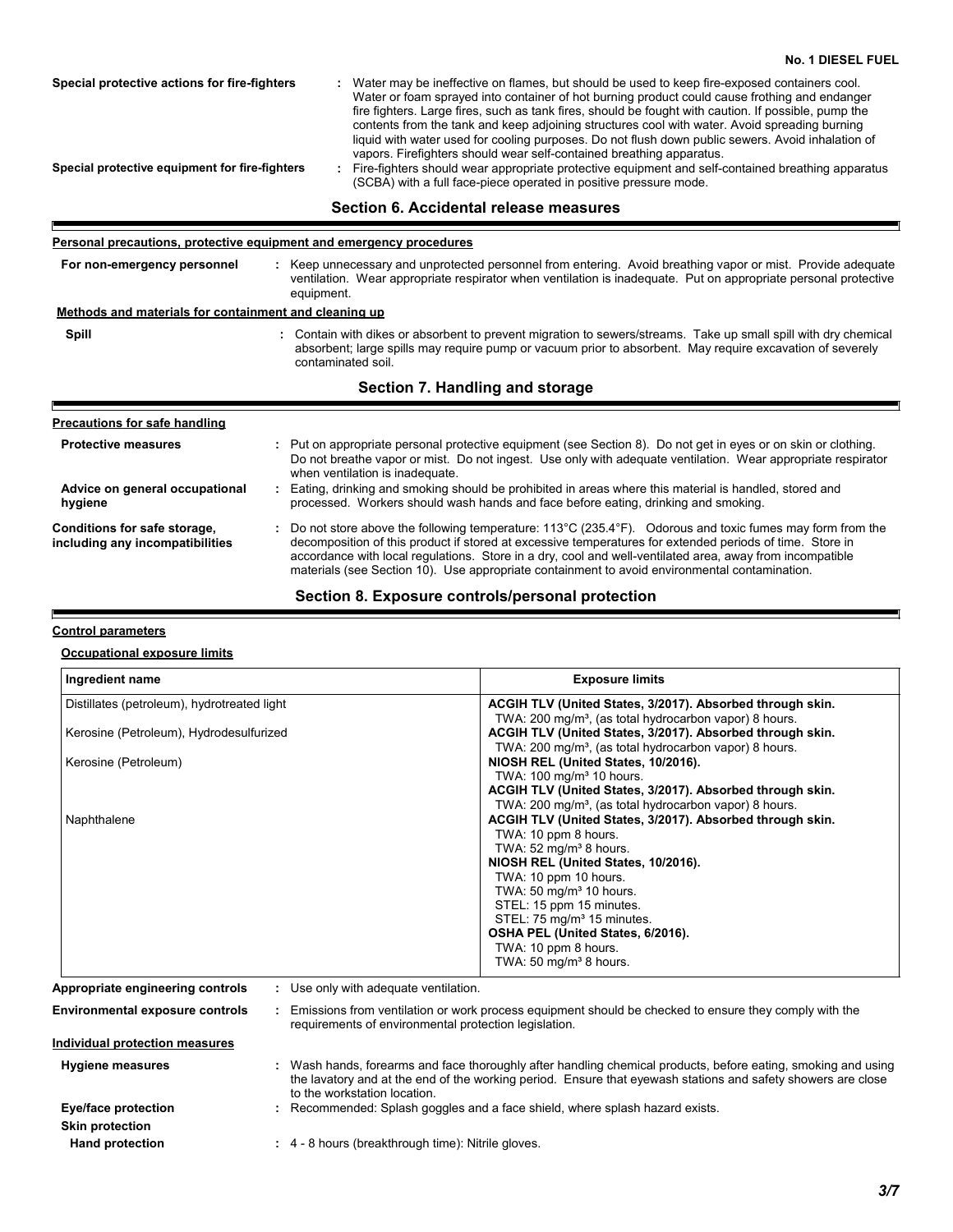- 
- **Other skin protection :** Recommended: Impervious boots.
- If ventilation is inadequate, use a NIOSH-certified respirator with an organic vapor cartridge and P95 particulate **Respiratory protection : Body protection :** Recommended: Long sleeved coveralls. filter.

#### **Physical state Melting point Vapor pressure Relative density Vapor density Solubility** Liquid. [May contain red dye.] **:** <-40°C (<-40°F) **:** 0.775 to 0.84 **:** >4.5 [Air = 1] **:** 0.053 kPa (0.4 mm Hg. **:** : Insoluble in the following materials: cold water and hot water. **Odor** : Kerosene. **pH** Clear, light yellow or light green (may be **:** dyed red). **Color Evaporation rate**  $\qquad$  : <1 (Butyl acetate = 1) **Auto-ignition temperature Flash point** 210°C (410°F) **:** Closed cup: 38 to 66°C (100.4 to 150.8°F) **:** [Tagliabue.] Not available. **:** Not available. **: Viscosity Example 2 EXECUTE:** Kinematic (40°C (104°F)): 0.012 to 0.04 cm<sup>2</sup>/s (1.2 to 4 cSt) **Odor threshold** : Not available. **Partition coefficient: noctanol/water** Not available. **Appearance Boiling point :** 149 to 300°C (300.2 to 572°F) **Flammability :** Not available. **Lower and upper explosive (flammable) limits :** Lower: 0.7% Upper: 7% **SADT :** Not available. **Decomposition temperature :** Not available. **Solubility in water :** <0.1%. **Section 10. Stability and reactivity Conditions to avoid Audity of Avoid all possible sources of ignition (spark or flame). Do not pressurize, cut, weld, braze, solder, drill, grind or Chemical stability Example 20** The product is stable. **Possibility of hazardous reactions :** Under normal conditions of storage and use, hazardous reactions will not occur. **Reactivity :** No specific test data related to reactivity available for this product or its ingredients.

# **Section 9. Physical and chemical properties**

Hazardous decomposition products : Under normal conditions of storage and use, hazardous decomposition products should not be produced. Reactive or incompatible with the following materials: Strong oxidizing agents. **Incompatible materials :**

expose containers to heat or sources of ignition. Do not allow vapor to accumulate in low or confined areas.

# **Section 11. Toxicological information**

# **Information on toxicological effects**

| <b>Acute toxicity</b>                      |             |                |             |                 |  |  |  |
|--------------------------------------------|-------------|----------------|-------------|-----------------|--|--|--|
| Product/ingredient name                    | Result      | <b>Species</b> | <b>Dose</b> | <b>Exposure</b> |  |  |  |
| Kerosine (Petroleum),<br>Hydrodesulfurized | LD50 Oral   | Rat            | >5000 mg/kg |                 |  |  |  |
| Kerosine (Petroleum)                       | LD50 Oral   | Rat            | $15$ g/kg   |                 |  |  |  |
| Naphthalene                                | LD50 Dermal | Rabbit         | $>20$ g/kg  |                 |  |  |  |
|                                            | LD50 Oral   | Rat            | 490 mg/kg   |                 |  |  |  |

#### Kerosine (petroleum), hydrodesulfurized Skin - Moderate irritant | Rabbit | - 24 hours 500 mg Kerosine (petroleum) Skin - Severe irritant Rabbit - 500 mg<br>
Skin - Moderate irritant Rabbit - 124 hours 100% Skin - Moderate irritant Rabbit - 24 hours 100% - Skin - Moderate irritant Rabbit - 0.5 mL - Naphthalene Skin - Mild irritant Rabbit - 495 mg - Skin - Severe irritant | Rabbit | - | 24 hours 0.05 mL **Product/ingredient name Result Result Result Result Result Result Exposure Product/ingredient name Result Sensitization Species**

**Skin Skin :** There is no data available.

**Irritation/Corrosion**

- **Mutagenicity**
- **Respiratory :** There is no data available. There is no data available.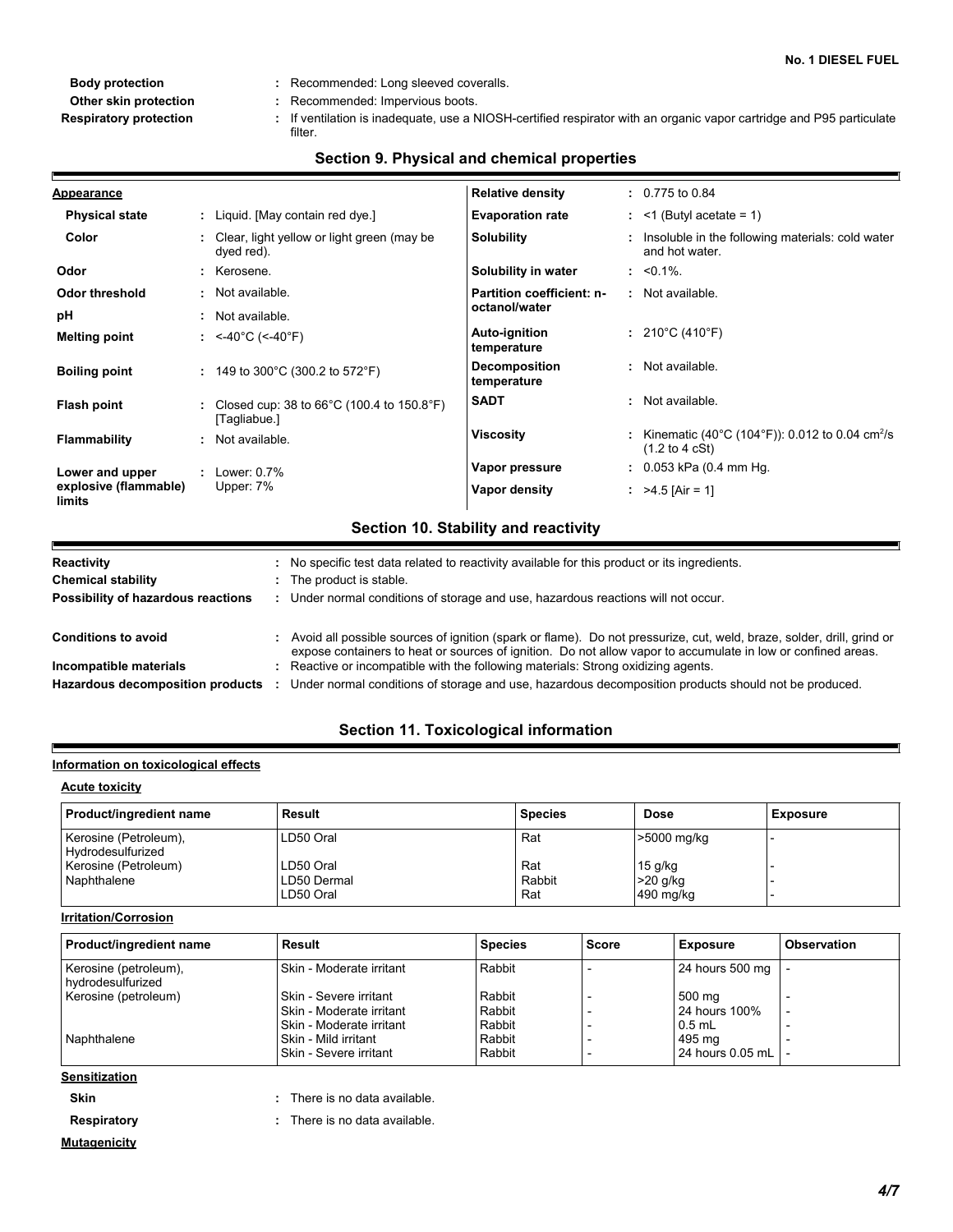There is no data available.

# **Carcinogenicity**

# **Classification**

| Product/ingredient name             | <b>OSHA</b> | <b>IARC</b> | <b>NTP</b>                                       |
|-------------------------------------|-------------|-------------|--------------------------------------------------|
| Kerosine (Petroleum)<br>Naphthalene |             | 2B          | Reasonably anticipated to be a human carcinogen. |

# **Reproductive toxicity**

There is no data available.

# **Teratogenicity**

There is no data available.

#### **Specific target organ toxicity (single exposure)**

There is no data available.

#### **Specific target organ toxicity (repeated exposure)**

There is no data available.

## **Aspiration hazard**

| <b>Name</b>                                 | Result                                |
|---------------------------------------------|---------------------------------------|
| Distillates (petroleum), hydrotreated light | <b>ASPIRATION HAZARD - Category 1</b> |
| Kerosine (Petroleum), Hydrodesulfurized     | <b>ASPIRATION HAZARD - Category 1</b> |
| Kerosine (Petroleum)                        | <b>ASPIRATION HAZARD - Category 1</b> |

**Information on the likely routes of :** Dermal contact. Eye contact. Inhalation. Ingestion. **exposure**

# **Section 12. Ecological information**

#### **Toxicity**

F

| <b>Product/ingredient name</b>                 | Result                                                                                                                                                                              | <b>Species</b>                                                                                                                                                                            | <b>Exposure</b>                                        |
|------------------------------------------------|-------------------------------------------------------------------------------------------------------------------------------------------------------------------------------------|-------------------------------------------------------------------------------------------------------------------------------------------------------------------------------------------|--------------------------------------------------------|
| Distillates (petroleum), hydrotreated<br>light | Acute LC50 2200 µg/L Fresh water                                                                                                                                                    | Fish - Lepomis macrochirus                                                                                                                                                                | 4 days                                                 |
| Naphthalene                                    | Acute EC50 1600 µg/L Fresh water<br>Acute LC50 2350 µg/L Marine water<br>Acute LC50 213 µg/L Fresh water<br>Chronic NOEC 0.5 mg/L Marine water<br>Chronic NOEC 1.5 mg/L Fresh water | Daphnia - Daphnia magna - Neonate<br>Crustaceans - Palaemonetes pugio<br>l Fish - Melanotaenia fluviatilis - Larvae<br>Crustaceans - Uca pugnax - Adult<br>Fish - Oreochromis mossambicus | 48 hours<br>48 hours<br>96 hours<br>3 weeks<br>60 days |

# **Persistence and degradability**

There is no data available.

### **Bioaccumulative potential**

| Product/ingredient name | LogP <sub>ow</sub> | <b>BCF</b>  | Potential |
|-------------------------|--------------------|-------------|-----------|
| Naphthalene             | 3.4                | 36.5 to 168 | low       |

# **Mobility in soil**

**Soil/water partition coefficient (K<sub>oc</sub>) :** There is no data available.

**Other adverse effects :** No known significant effects or critical hazards.

# **Section 13. Disposal considerations**

**Disposal methods :**

Disposal of this product, solutions and any by-products should comply with the requirements of environmental protection and waste disposal legislation and any regional local authority requirements.

# **Section 14. Transport information**

| <b>DOT IDENTIFICATION NUMBER UN1202</b> | DOT proper shipping name | DIESEL FUEL RQ (Naphthalene)     |  |
|-----------------------------------------|--------------------------|----------------------------------|--|
| <b>DOT Hazard Class(es)</b> 3           | PG<br>Ш                  | DOT EMER. RESPONSE GUIDE NO. 128 |  |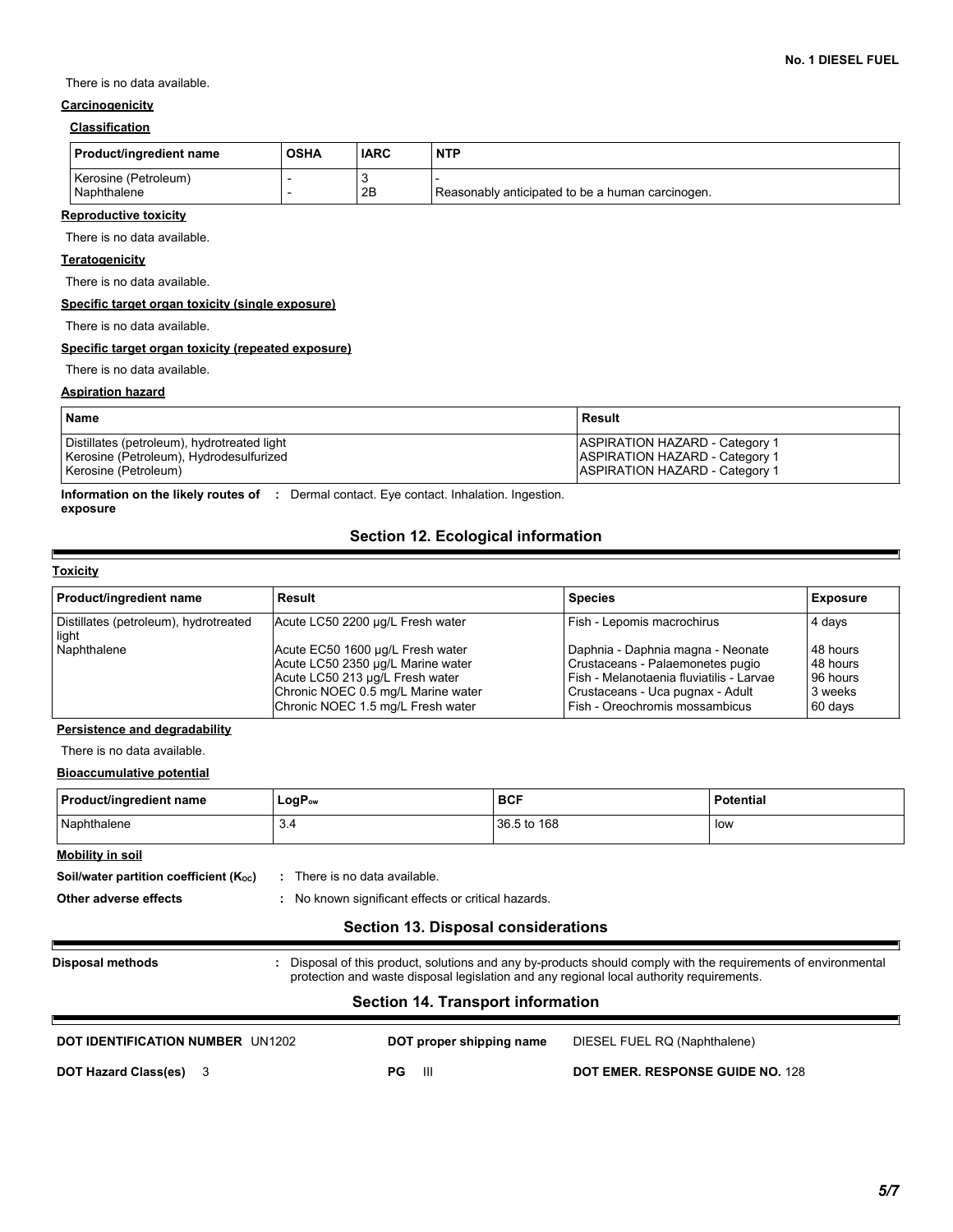# **Section 15. Regulatory information**

| U.S. Federal regulations                                     | : TSCA 8(a) PAIR: Naphthalene                                                                                                                                                                           |  |  |  |
|--------------------------------------------------------------|---------------------------------------------------------------------------------------------------------------------------------------------------------------------------------------------------------|--|--|--|
|                                                              | TSCA 8(a) CDR Exempt/Partial exemption: Not determined<br><b>United States inventory (TSCA 8b):</b> All components are listed or exempted.                                                              |  |  |  |
|                                                              |                                                                                                                                                                                                         |  |  |  |
|                                                              | Clean Water Act (CWA) 307: Naphthalene                                                                                                                                                                  |  |  |  |
|                                                              | Clean Water Act (CWA) 311: Naphthalene                                                                                                                                                                  |  |  |  |
| <b>Clean Air Act Section 602 Class I Substances</b>          | : Not listed<br><b>DEA List I Chemicals (Precursor Chemicals)</b><br>: Not listed                                                                                                                       |  |  |  |
| <b>Clean Air Act Section 602 Class II Substances</b>         | <b>DEA List II Chemicals (Essential Chemicals)</b><br>: Not listed<br>: Not listed                                                                                                                      |  |  |  |
| Clean Air Act Section 112(b) Hazardous Air Pollutants (HAPs) | : Listed                                                                                                                                                                                                |  |  |  |
|                                                              |                                                                                                                                                                                                         |  |  |  |
| <b>SARA 302/304</b>                                          |                                                                                                                                                                                                         |  |  |  |
| <b>Composition/information on ingredients</b>                |                                                                                                                                                                                                         |  |  |  |
|                                                              |                                                                                                                                                                                                         |  |  |  |
| No products were found.                                      |                                                                                                                                                                                                         |  |  |  |
| <b>SARA 304 RO</b>                                           | : Not applicable.                                                                                                                                                                                       |  |  |  |
| <b>SARA 311/312</b>                                          |                                                                                                                                                                                                         |  |  |  |
| <b>Hazard classifications</b>                                | : FLAMMABLE LIQUIDS - Category 3<br>SKIN CORROSION/IRRITATION - Category 2<br>SERIOUS EYE DAMAGE/ EYE IRRITATION - Category 2A<br>CARCINOGENICITY - Category 2<br><b>ASPIRATION HAZARD - Category 1</b> |  |  |  |

### **Composition/information on ingredients**

| <b>Name</b>                                 | <b>Classification</b>                            |
|---------------------------------------------|--------------------------------------------------|
| Distillates (petroleum), hydrotreated light | FLAMMABLE LIQUIDS - Category 3                   |
|                                             | <b>ASPIRATION HAZARD - Category 1</b>            |
| Kerosine (Petroleum), Hydrodesulfurized     | FLAMMABLE LIQUIDS - Category 3                   |
|                                             | SKIN CORROSION/IRRITATION - Category 2           |
|                                             | SERIOUS EYE DAMAGE/ EYE IRRITATION - Category 2A |
|                                             | <b>ASPIRATION HAZARD - Category 1</b>            |
| Kerosine (Petroleum)                        | FLAMMABLE LIQUIDS - Category 3                   |
|                                             | SKIN CORROSION/IRRITATION - Category 2           |
|                                             | SERIOUS EYE DAMAGE/ EYE IRRITATION - Category 2A |
|                                             | <b>ASPIRATION HAZARD - Category 1</b>            |
| Naphthalene                                 | FLAMMABLE SOLIDS - Category 2                    |
|                                             | ACUTE TOXICITY (oral) - Category 4               |
|                                             | CARCINOGENICITY - Category 2                     |

| <b>Product name</b> | <b>CAS number</b> | % |
|---------------------|-------------------|---|
| Naphthalene         | $91 - 20 - 3$     | ີ |

SARA 313 notifications must not be detached from the SDS and any copying and redistribution of the SDS shall include copying and redistribution of the notice attached to copies of the SDS subsequently redistributed.

# **Massachusetts State regulations**

The following components are listed: Kerosine (Petroleum); Naphthalene **:**

**New York :** The following components are listed: Naphthalene

**New Jersey :** The following components are listed: Kerosine (Petroleum); Naphthalene

**Pennsylvania :** The following components are listed: Kerosine (Petroleum); Naphthalene

### **California Prop. 65**

**WARNING**: This product can expose you to Naphthalene, which is known to the State of California to cause cancer. For more information go to www.P65Warnings.ca.gov.

| Ingredient name | No significant risk<br>level | Maximum<br>acceptable dosage<br>level |  |
|-----------------|------------------------------|---------------------------------------|--|
| Naphthalene     | Yes.                         |                                       |  |